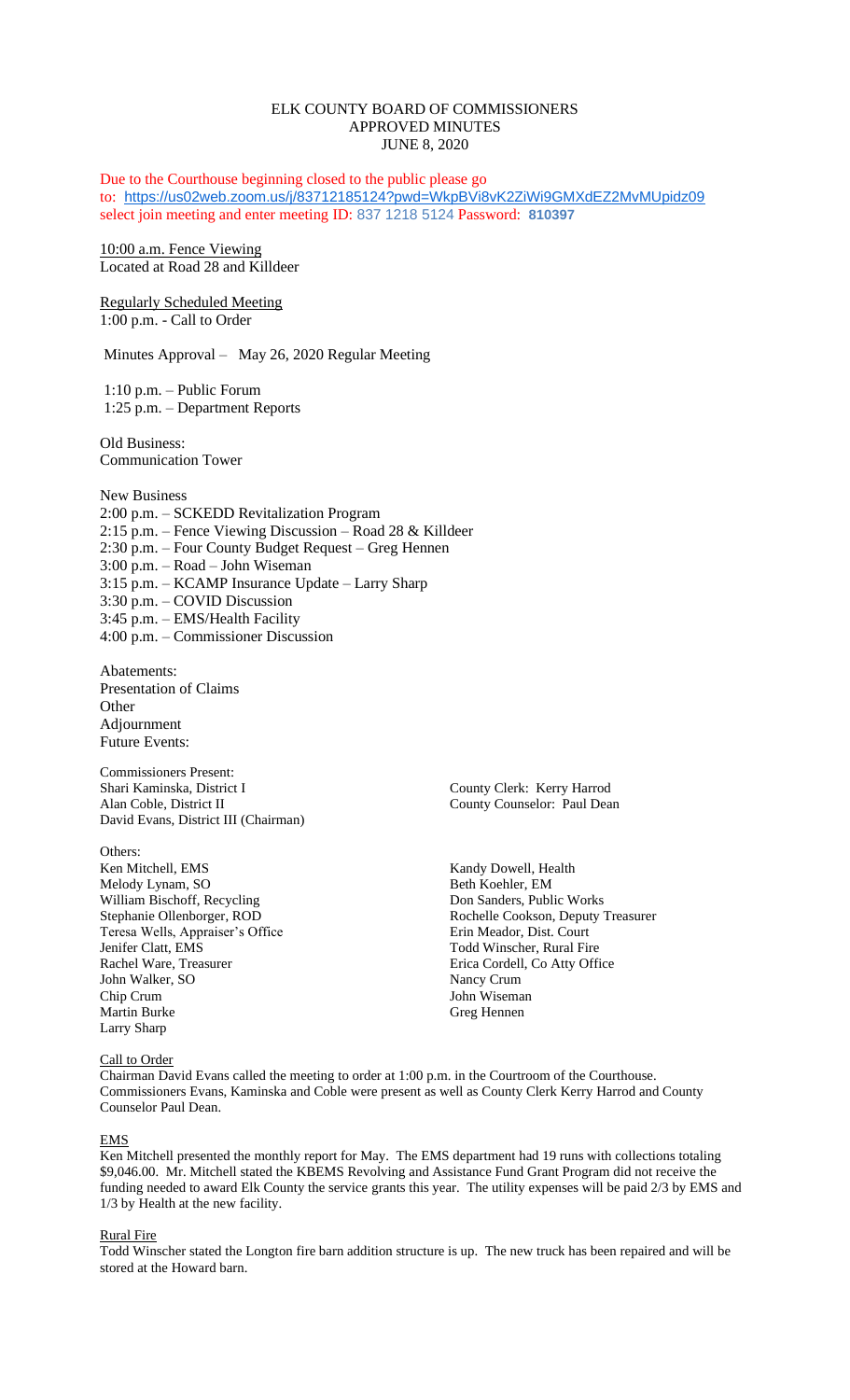# Public Works

#### Road

Don Sanders stated the Road 18 bridge that is being replaced has had some delays due to finding the location of a marker. The survey was completed late last week. The tubes for the low water bridge on Road 7 have been ordered and will be in this afternoon. Starbucks will start demolition on the Road 7 bridge by Wednesday. The excavator clamshell bucket was delivered last week.

## Maintenance

The permanent pass through windows will be installed Friday, June 12, 2020.

# Recycling

Don Sanders stated the recycling program is back up and running. The E-Waste and Hazardous Material pickup is scheduled for June 20, 2020 located at the Elk County Rodeo Grounds. Mr. Sanders stated the department is having problems finding employees. They are down to just one employee. The County desperately needs help and support from the community to keep this service going.

#### Register of Deeds

Stephanie Ollenborger handed in the monthly report for May. They had a total of 52 instruments recorded and a total deposit of \$2,825.75.

#### Communication Tower

Beth Koehler stated Dave with Action Communication will be here Thursday to hook up the Rural Fire repeater out at the Windfarm. They will take the old repeater to the US Cellular location. The internet connection at the northeast location is being worked on.

### Executive Session 1:30 p.m.

Commissioner Kaminska moved and Commissioner Coble seconded the motion to go into executive session for 10 minutes for legal advice with Todd Winscher, Don Sanders and Paul Dean present. Motion carried 3-0.

Back in session 1:40 p.m. No action taken.

### CDBG Grant Funding – COVID 19

A Community Development Block Grant (CDBG) was developed to provide communities with funding to help local businesses retain jobs after the COVID 19 pandemic. This Grant was discussed at the last meeting and the Commission felt it would be beneficial to apply for the grant. Kerry Harrod reached out to the South-Central Kansas Economic Development District (SCKEDD) to have them write the grant application. Ms. Harrod stated she called several times and left messages. Due to the high volume of calls SCKEDD was receiving Elk County was not able to get the grant writing done in time for the first round of grant money. Paul Dean stated there will be a second round of grant money given. Commissioner Kaminska and Ms. Harrod will continue to work on contacting SCKEDD to setup the grant writing.

## SCKEDD Revitalization Program

Commissioner Kaminska stated this is a community-based program rebuilding dilapidated houses in cities for low income families. Kerry Harrod will forward the information to the cities.

#### COVID 19 Discussion

Beth Koehler presented the Phase Three Plan. Commissioner Kaminska moved and Commissioner Coble seconded the motion to sign Resolution 20-09 which established the reopening plan following the Governors guidelines with a correction that in Phase Three mass gatherings will be limited to 90 individuals. Motion carried 3-0. Commissioner Coble moved and Commissioner Kaminska seconded the motion to open the Courthouse starting Tuesday, June 9, 2020. Motion carried 3-0.

### Fence Viewing Discussion

The Cannon/Snively fence viewing was held this morning at 10:00 a.m. located at Road 28 and Killdeer. Chairman Evans, Commissioner Coble, County Clerk Kerry Harrod, John Cannon, Joe Snively and Patricia Snively were present. Commissioner Kaminska did not appear due to a conflict of interest. Mr. and Mrs. Snively acknowledged that based upon the historical division of fence maintenance that they were responsible for the North half of the fence. Commissioner Coble moved and Chairman Evans seconded the motion that the North corner/pull assembly needed to be replaced and the fence tightened at Mr. and Mrs. Snively's expense. This shall be completed within 90 days. Motion carried 2-0.

#### Four County Budget Request

Greg Hennen presented the 2021 budget request in the amount of \$30,000. This is a \$3,000 decrease from the 2020 budget. Mr. Hennen is also requesting the allocation of the CY2021 Liquor Tax funds. Commissioner Kaminska moved and Commissioner Coble seconded the motion to receive and file the 2021 budget request. Motion carried 3-  $\overline{0}$ .

## Break 2:45 p.m.

Commissioner Coble moved and Commissioner Kaminska seconded the motion to take a 10-minute break. Motion carried 3-0.

Back in session 2:55 p.m.